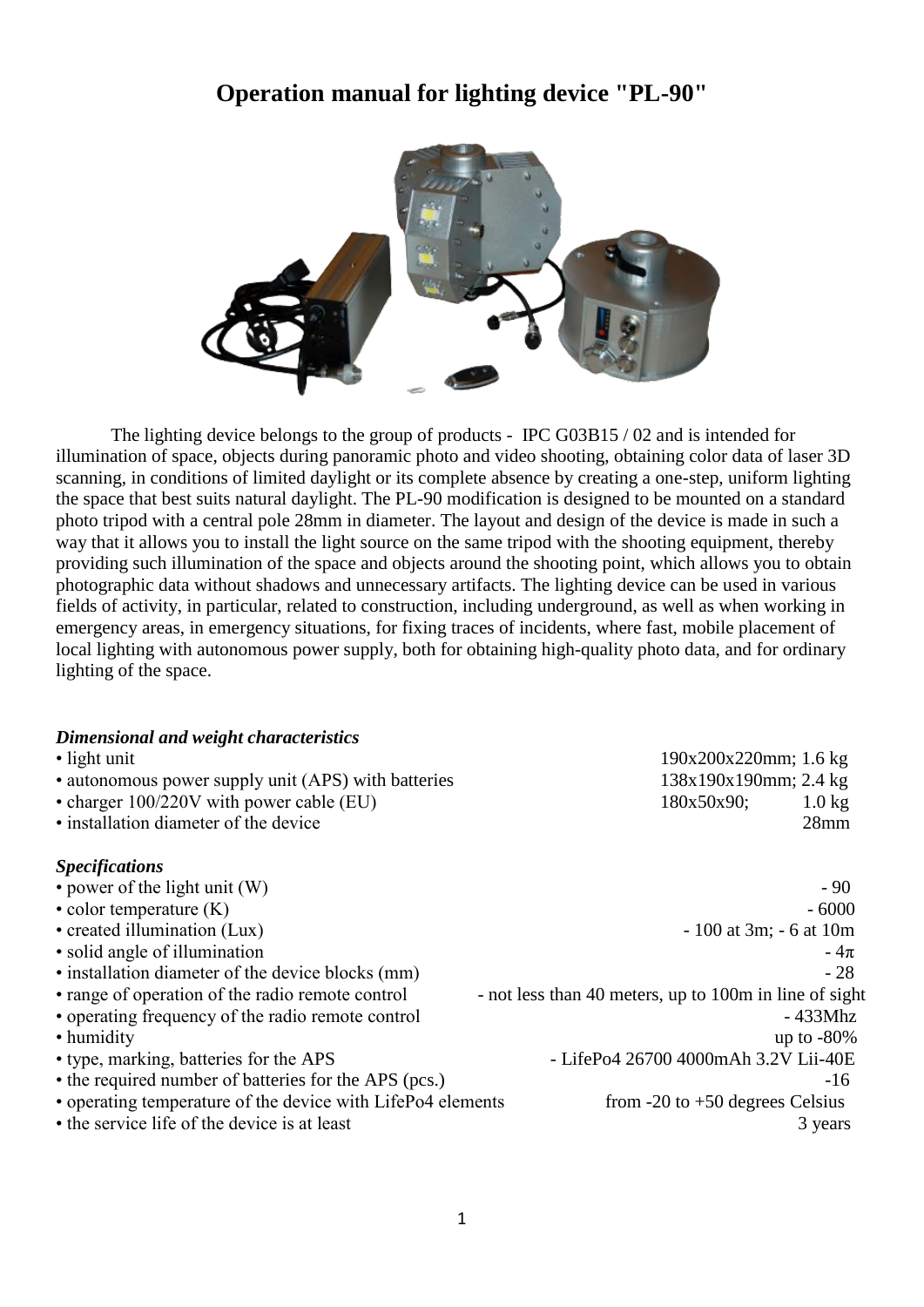#### *APS characteristics (when using batteries from LiitoKala® LifePo4 26700 4000mAh 3.2V Lii-40E, recommended by the device manufacturer).* • time of continuous work without recharging, not less (h)  $-2.2$

• time until full charging of the autonomous power supply unit (h)  $-2.0$ 

### *Attention!*

### *The use of batteries other than the type* **LifePo4 26700** *is strictly prohibited and will damage the lighting device. It is strictly forbidden to use defective batteries and with a damaged case.*

### *Delivery set*

| 1. Light block                                     | $-1pc.$ |
|----------------------------------------------------|---------|
| 2. Autonomous Power Supply unit (APS)              | $-1pc.$ |
| (supplied without batteries)                       |         |
| 3. Charger device 100 / 220V with power cable (EU) | $-1pc.$ |
| 4. Connecting cable                                | $-1pc.$ |
| 5. Radio remote control with battery (CR2016)      | $-1pc.$ |
| 6. Transport backpack                              | $-1pc.$ |
| 7. User manual                                     | $-1pc.$ |

### *Preparation for operation*

Before using the PL-90 device, the device units (lighting and APS) must be installed on the central pole of the photo tripod, connected with a cable and a radio remote control must be prepared for remote operation of power on / off. Installation of blocks on the central rod is carried out using quick-release clamps. At the same time, batteries must be installed in the APS in accordance with the requirements and recommendations of this operation manual.

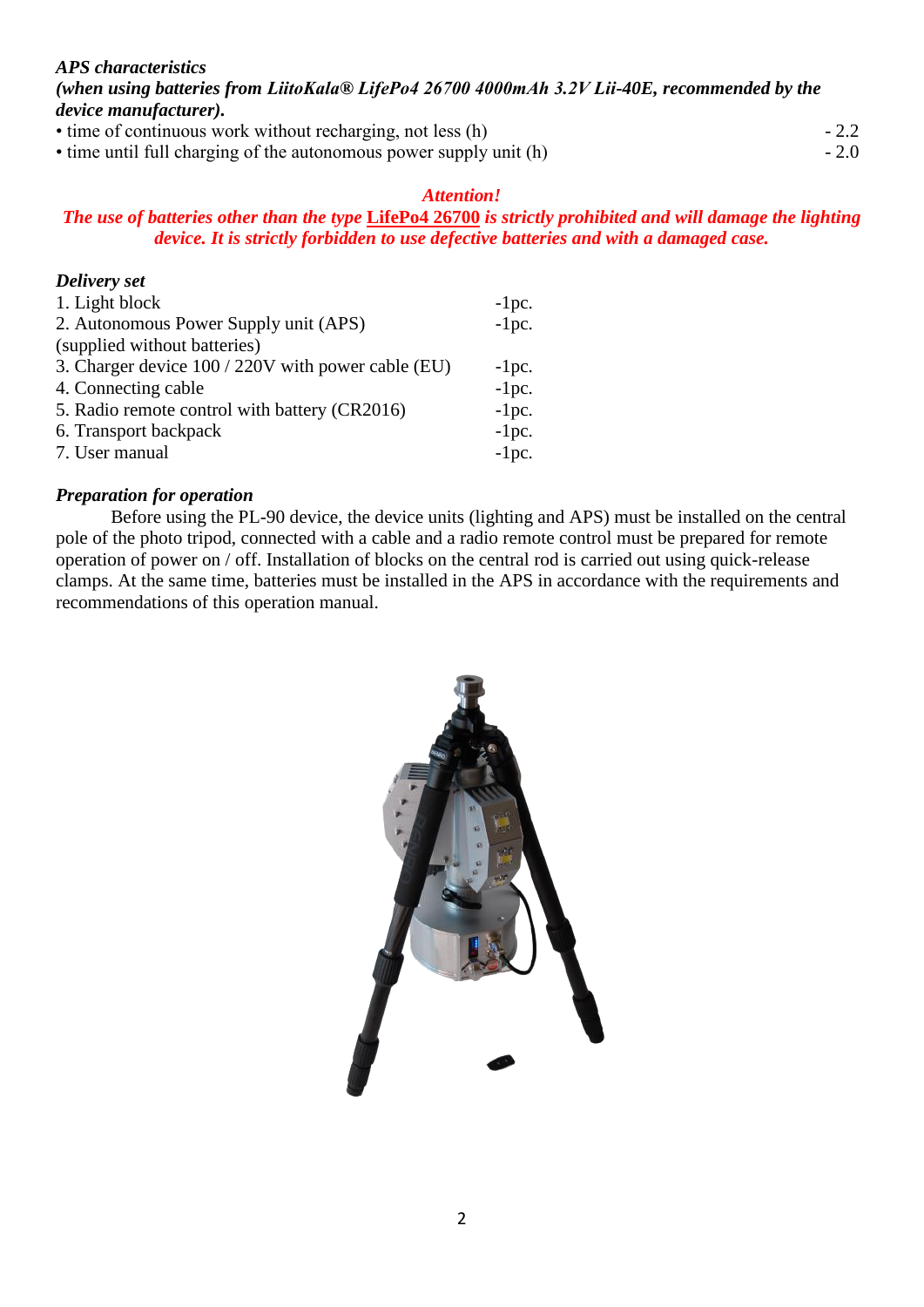#### *Installing batteries in the APS*

 Before operating the PL-90 lighting device, 16 LifePo4 26700 cells must be installed into the APS. It is recommended to use batteries of the same manufacturer, of the same batch, the same resource and service life, the same charge, because these parameters directly affect the duration of operation, the time when the lighting device is fully charged.

To install the batteries, it is necessary to remove the top cover of the autonomous power supply unit by unscrewing 5 M4x12 screws and the contact cover by unscrewing 10 M4x10 screws.

Strictly observing the polarity of the batteries, place them in the power supply case (see Figure 1).

#### *Attention! Failure to observe the polarity when installing the batteries will damage the Autonomous Power Supply unit, be careful.*



Figure 1.

Reinstall the covers. To put the UPS into working condition, it is necessary to connect the APS to the charger device, by connecting the charger connector (see Figure 2) to the autonomous power supply unit and supply voltage. The procedure for connecting the APS to the charger device must be carried out whenever you for some reason remove the contact cover board, for example, when replacing batteries or before flying in an airplane, when you are asked to remove the batteries from the power supply. After installing the batteries into the case, a short-term power supply is required to start the APS power control board, which controls the charge/discharge of the batteries and protection against short circuits. Disconnect the charger connector, press the APS charge indicator to make sure it is charged (the charge indicator correctly shows the state of charge only when the charger device is disconnected). Leave the APS in charging mode if necessary.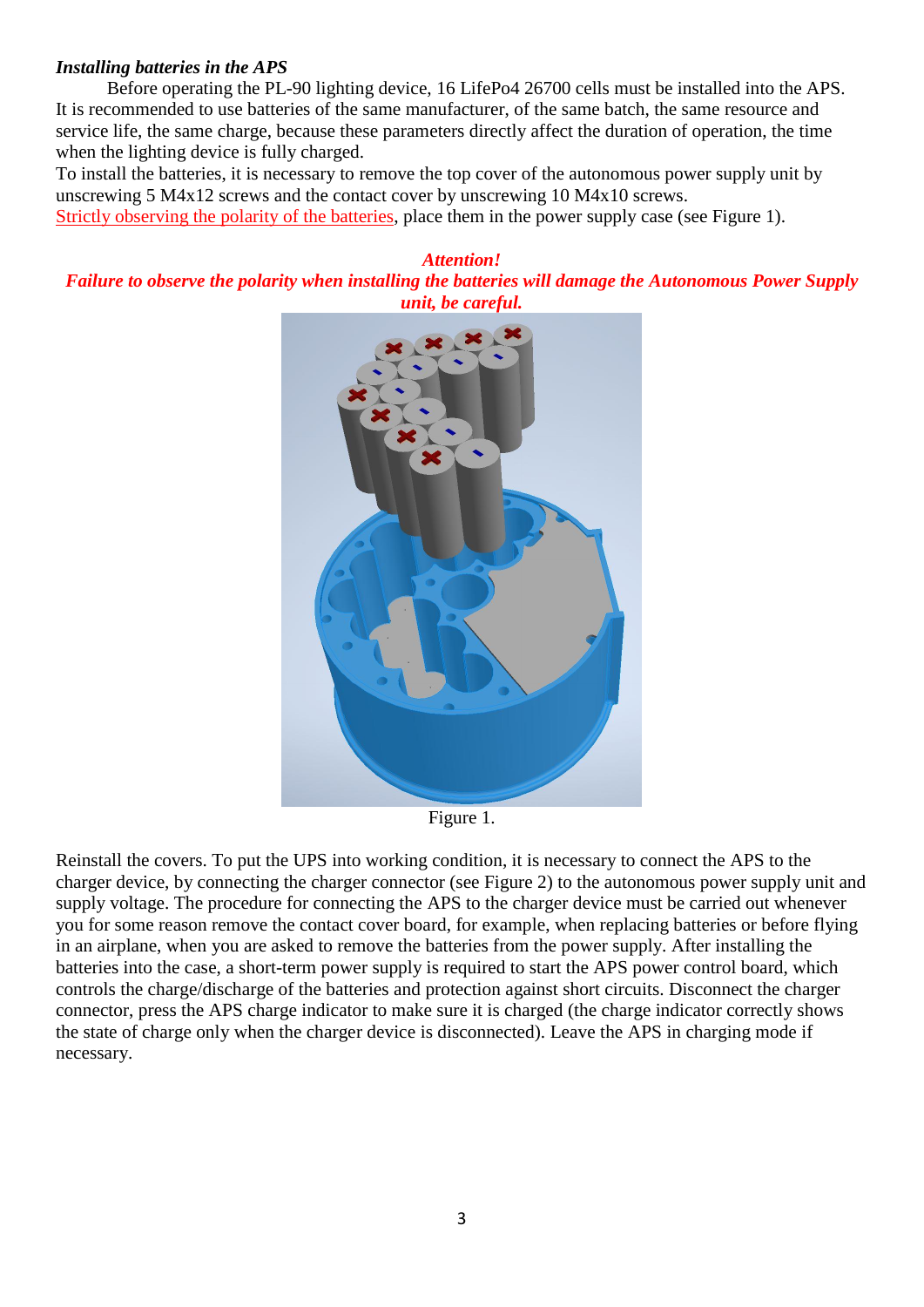### *Charging the UPS*

 The UPS is charged as needed, using a special charging unit, which is included in the device package and is connected directly to the APS through a connector on its case (see Figure 2).

In turn, the charging unit is connected to an external power supply. The charger is designed for AC220v or AC110v. Adjustment is carried out by switching the mechanical toggle switch on the charging unit. By default, the switch is set to AC220v.

The batteries must be charged when the APS charge indicator (see Figure 2) shows the minimum value or when the lighting unit does not turn on anymore. You can activate the charge indicator at any time by pressing its red button, both during operation and when charging the APS. Full charge time can vary from 2 hours to 2,5 hours, depending on the energy capacity and the condition of the batteries you are using. We recommend leaving the APS in charge mode for a longer period. The charge control board will automatically turn off the charge mode when needed.

### *Attention!*

## *The use of a charging block other than the one included in the lighting device is strictly prohibited!*

### *Control*

Power on/off of the light unit can be carried out both manually and remotely.

For manual control, you must use the power button 1 (see Figure 2). Remote control will not be available in this mode.

To activate remote control mode of APS (for using a radio remote control), it is necessary to turn off the power button 1 and press the button 2 (see Figure 2).

After that, the power on/off, of the light unit, can be controlled by the radio remote control.





### *Maintenance, transportation, storage, disposal*

 The PL-90 lighting device does not require special maintenance for its entire service life. Any type of transport allows for transportation PL-90, if it is protected from mechanical damage, direct effects of atmospheric precipitation and any shock loads.

Storage is carried out in the manufacturer's transport backpack in a closed room with natural ventilation at an ambient temperature of -20 to +50 and a relative humidity of 80%.

The PL-90 lighting device is environmentally friendly, does not contain toxic materials, does not belong to hazardous waste and does not require special conditions and permits for disposal.